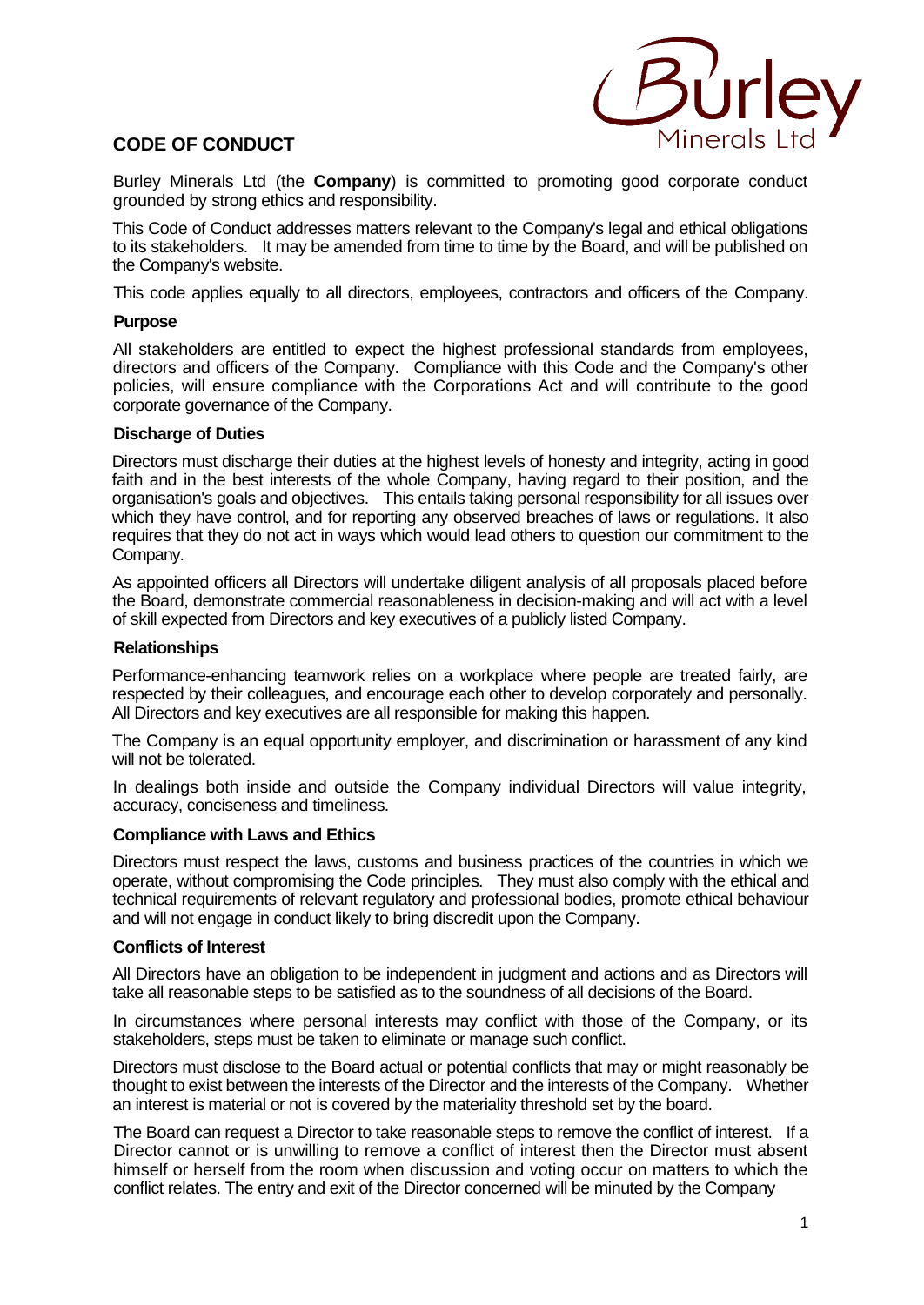

Secretary. Directors do not have to absent themselves when either:

- a) the conflict of interest relates to an interest common to all Company members/shareholders; or
- b) the Board passes a resolution that identifies the Director, the nature and extent of the Director's interest and clearly states that the other Directors are satisfied that the interest should not disqualify the Director concerned from discussion and/or voting on the matter.

Gifts or entertainment must not be accepted where they could create an obligation on the Company to outside parties.

#### **Related Party Transactions**

Related party transactions include any financial transaction between a Director or officer and the Company and will be reported in writing to each Board meeting.

In general, the Corporations Act requires related party transactions to be approved by the shareholders; the Board cannot approve these transactions. An exemption to this requirement occurs where the financial benefit is given on arm's length terms.

To assist the Board in showing that a financial benefit, such as the awarding of a contract to a company in which a Director is a partner, is given on arm's length terms, the process outlined below will be followed. The Board has also resolved that where applications are made by a related party to a Director or officer of the Company then the Director or officer shall exclude himself/herself from the approval process.

Related party for this process means:

- a spouse or de facto spouse of the Director or officer; or
- a parent, son or daughter of the Director or officer or their spouse or de facto spouse; or
- an entity over which the Director or officer or a related party defined in (a) or (b) has a controlling interest.

# **Confidentiality**

Employees in possession of commercially sensitive information should not disseminate it to colleagues unnecessarily, and certainly not to outside parties.

All individuals are prohibited by law from trading in the Company's securities if they possess commercially sensitive information not released to the ASX. The Board has adopted a Security Trading Policy governing when Directors, key executives and employees are able to buy and sell the Company's securities.

#### **Use of Company Assets**

The Company's assets are critical to its business and future success. They include, for example, office and plant equipment. Employees cannot make personal use of assets without permission.

There will be no unreasonable expenditure on benefits such as gifts or entertainment for employees or outside parties.

**Business Expenses:** Travel, entertainment and other business expenses are incurred in a reasonable and financially responsible manner by directors and employees.

#### **Gifts**

Gifts, personal services, discounts or other gratuities given to, or accepted from, the Company's business associates or government officials, must be added to the Company's gift register managed by the Company Secretary.